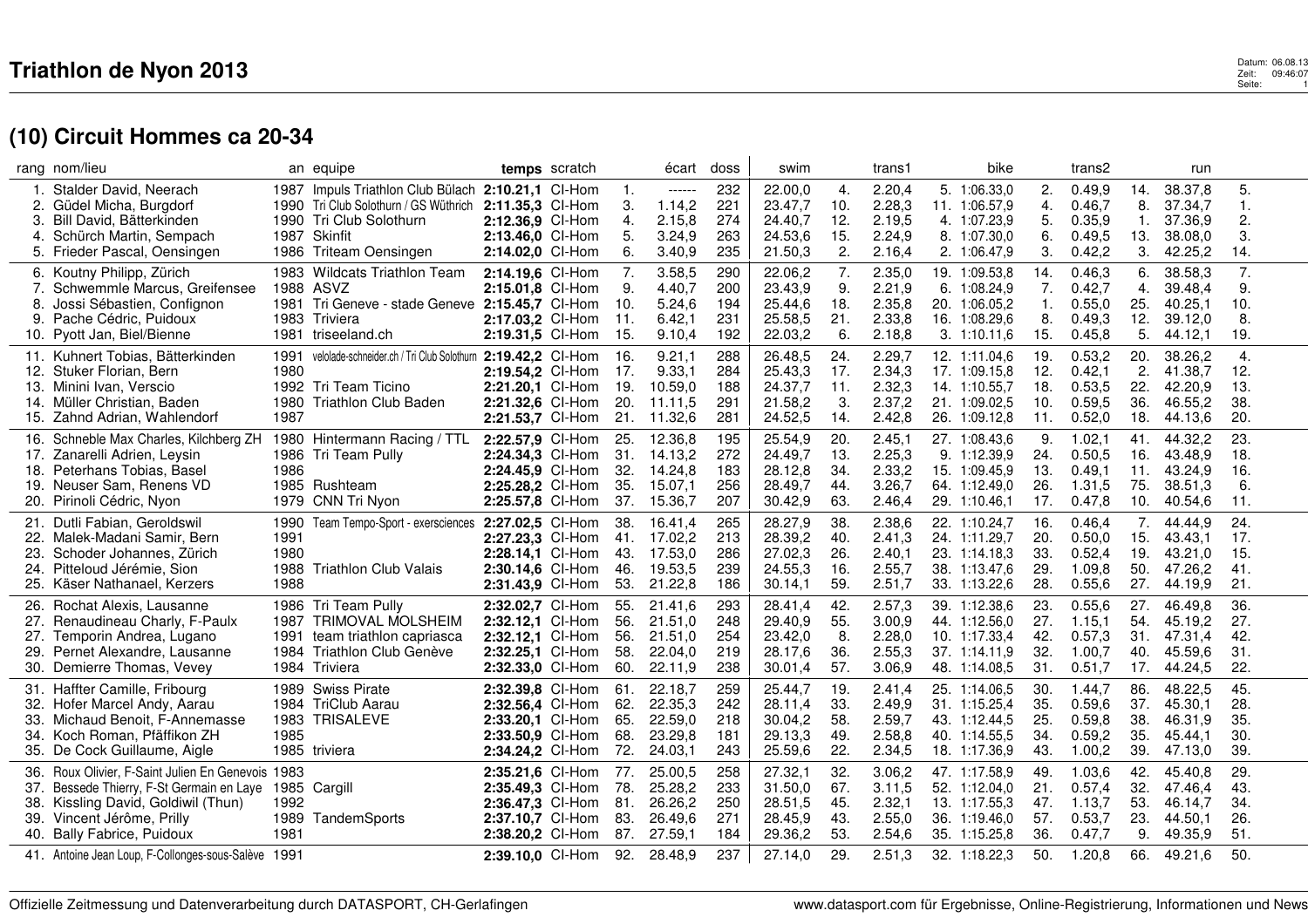#### $\mathbf 3$  Datum: 06.08.13 Zeit: 09:46:09<br>Zeit: 09:46:09<br>Seite: 2 Datum: 06.08.13<br>Zeit: 09:46:09<br>Seite: 2

# **(10) Circuit Hommes ca 20-34**

|     | rang nom/lieu                                        |      | an equipe                                      |                       | temps scratch |     | écart   | doss | swim    |             | trans1           |     | bike           |            | trans2  |      | run           |            |  |
|-----|------------------------------------------------------|------|------------------------------------------------|-----------------------|---------------|-----|---------|------|---------|-------------|------------------|-----|----------------|------------|---------|------|---------------|------------|--|
|     | 42. Mitchell Jonathan, Lausanne                      | 1982 |                                                | 2:39.22.5 CI-Hom      |               | 94. | 29.01,4 | 277  | 26.22,0 | 23.         | 3.19,3           |     | 57. 1:17.44.6  | 45.        | 1.04.9  | 44.  | 50.51.7       | 56.        |  |
|     | 43. Müller Lukas, Langenbruck                        | 1981 | Cuestas                                        | 2:40.11,6 CI-Hom      |               | 99. | 29.50,5 | 270  | 31.32,2 | 66.         | 3.59,8           |     | 85. 1:16.17,3  | 39.        | 1.30,5  | 74.  | 46.51,8       | 37.        |  |
| 44. | Girard Arnaud, F-St Julien en Genevois 1981          |      | Patek Philippe SA                              | 2:40.24.2 CI-Hom 100. |               |     | 30.03.1 | 225  | 35.20,5 | 83.         | 3.32,1           |     | 72. 1:12.30,6  | 22.        | 1.37,3  | 83.  | 47.23,7       | 40.        |  |
|     | 45. Loderer Gaspare, Bern                            | 1987 | <b>3athlon Bern</b>                            | 2:41.39,9 Cl-Hom 104. |               |     | 31.18.8 | 260  | 29.39,8 | 54.         | 2.48.4           |     | 30. 1:17.23.3  | 41.        | 0.53,3  | 21.  | 50.55.1       | 57.        |  |
|     | 46. Monasterios Gustavo, Genève                      | 1979 |                                                | 2:42.33,3 Cl-Hom 108. |               |     | 32.12,2 | 269  | 29.07,0 | 47.         | 3.42,3           |     | 76. 1:22.20,6  | 71.        | 1.19,1  | 64.  | 46.04,3       | 32.        |  |
|     | 47. Hemont Romain, Lausanne                          | 1980 | <b>BRP</b>                                     | 2:43.04,5 Cl-Hom 110. |               |     | 32.43.4 | 276  | 32.41,7 | 69.         | 3.20,1           |     | 59. 1:19.39,4  | 56.        | 1.09,0  | 49.  | 46.14.3       | 33.        |  |
|     | 48. Dietrich Mark, Nyon                              | 1979 |                                                | 2:43.34,0 Cl-Hom 113. |               |     | 33.12,9 | 240  | 28.12,8 | 34.         | 2.59,0           |     | 41. 1:19.55,3  | 58.        | 1.13,6  | 52.  | 51.13,3       | 60.        |  |
|     | 49. Mollier Pierre, Lausanne                         | 1987 | TriTeam Pully                                  | 2:44.11.0 Cl-Hom 117. |               |     | 33.49,9 | 278  | 29.11,8 | 48.         | 3.36,5           |     | 73. 1:21.26,5  | 63.        | 1.26, 1 | 73.  | 48.30,1       | 46.        |  |
|     | 50. Forster Mathieu, Lausanne                        | 1984 |                                                | 2:44.30,2 Cl-Hom 120. |               |     | 34.09,1 | 266  | 28.40,6 | 41.         | 3.30,7           |     | 68. 1:19.28,7  | 55.        | 1.04.0  | 43.  | 51.46,2       | 61.        |  |
|     | 51. Potts Alan, La Tour-de-Peilz                     | 1979 |                                                | 2:44.32,1 Cl-Hom 121. |               |     | 34.11,0 | 190  | 34.11,9 | 80.         | 3.17,2           |     | 53. 1:17.58,7  | 48.        | 1.05,8  | 46.  | 47.58,5       | 44.        |  |
|     | 52. Kosut Miroslav, Wabern                           | 1987 | Derave Ponozky Slowakei 2:44.40,0 Cl-Hom 124.  |                       |               |     | 34.18,9 | 209  | 29.53,6 | 56.         | 3.29,8           |     | 66. 1:20.06,0  | 59.        | 1.15,1  | 54.  | 49.55,5       | 52.        |  |
| 53. | Peyrat Yann, F-Gex                                   | 1986 | Team liberty bikes                             | 2:45.30,4 Cl-Hom 126. |               |     | 35.09,3 | 228  | 27.03,5 | 27.         | 3.41,9           |     | 75. 1:18.27,2  | 51.        | 1.15,1  | 54.  | 55.02,7       | 71.        |  |
|     | 54. Saulais Arnaud, Coppet                           |      | 1982 Nyon triathlon                            | 2:45.47,1 Cl-Hom 129. |               |     | 35.26,0 | 203  | 29.20,7 | 51.         | 3.08,8           |     | 49. 1:17.17,1  | 40.        | 0.57,0  | 30.  | 55.03,5       | 72.        |  |
|     | 55. Lagler Lionel, Genève                            | 1980 |                                                | 2:45.50,4 Cl-Hom 130. |               |     | 35.29,3 | 262  | 29.31,6 | 52.         | 3.55,8           |     | 82. 1:18.59,6  | 54.        | 2.13,6  | 96.  | 51.09,8       | 58.        |  |
|     | 56. Martin Ricardo, Lausanne                         | 1986 |                                                | 2:46.44,2 Cl-Hom 138. |               |     | 36.23,1 | 196  | 30.16,0 | 61.         | 2.59,2           |     | 42. 1:21.59,0  | 66.        | 1.05,7  | 45.  | 50.24,3       | 54.        |  |
|     | 57. Fico Luca, Pazzallo                              | 1984 | Team Triathlon Capriasca 2:47.04,2 Cl-Hom 139. |                       |               |     | 36.43,1 | 245  | 35.29,2 | 86.         | 3.19,2           |     | 56. 1:15.30,4  | 37.        | 0.58,6  | 33.  | 51.46,8       | 62.        |  |
| 58. | Vulliez Bruno, F-Bons en Chablais 1988               |      |                                                | 2:47.28,0 Cl-Hom 143. |               |     | 37.06,9 | 279  | 26.55,9 | 25.         | 3.28,6           |     | 65. 1:22.27,1  | 72.        | 1.32,2  | 77.  | 53.04,2       | 63.        |  |
| 59. | Sanjuan Miguel, Genève                               | 1980 |                                                | 2:47.59.5 Cl-Hom 147. |               |     | 37.38,4 | 226  | 27.22,4 | 30.         | 3.25,6           |     | 62. 1:17.45.9  | 46.        | 1.16,6  | 60.  | 58.09,0       | 80.        |  |
| 60. | Nicolas Sébastien, Genève                            | 1981 |                                                | 2:48.38,2 Cl-Hom 148. |               |     | 38.17,1 | 199  | 27.28,7 | 31.         | 4.25,7           |     | 92. 1:23.47,8  | 75.        | 2.38,2  | 98.  | 50.17,8       | 53.        |  |
|     | 61. Ghabrous Carlos, Genève                          | 1980 |                                                | 2:48.38,3 Cl-Hom 149. |               |     | 38.17,2 | 236  | 31.22,0 | 65.         | 3.11,3           |     | 51. 1:24.22,8  | 76.        | 0.58,8  | 34.  | 48.43,4       | 48.        |  |
|     | 62. Burri Lionel, Plan-les-Ouates                    | 1980 |                                                | 2:50.04,1 Cl-Hom 156. |               |     | 39.43.0 | 224  | 27.12,2 | 28.         | 3.10.5           |     | 50. 1:24.52.9  | 78.        | 0.54, 1 | 24.  | 53.54.4       | 67.        |  |
| 63. | Corbaz David, Le Mont-sur-Lausanne 1980              |      | TRITEAMPULLY                                   | 2:50.20,9 Cl-Hom 157. |               |     | 39.59,8 | 249  | 38.54,0 | 92.         | 3.04,7           |     | 46. 1:18.36,5  | 52.        | 1.10,1  | 51.  | 48.35,6       | 47.        |  |
|     | 64. Walker Philip, Bern                              |      | 1979 3athlon Bern                              | 2:52.17.5 CI-Hom 161. |               |     | 41.56,4 | 216  | 28.21,3 | 37.         | 3.18,4           |     | 55. 1:25.32,7  | 81.        | 1.22,4  | 69.  | 53.42,7       | 66.        |  |
| 65. | Fischer Vincent, Vevey                               | 1988 | Triviera                                       | 2:52.48.4 Cl-Hom 162. |               |     | 42.27,3 | 187  | 33.16,2 | 75.         | 2.46,1           | 28. | 1:22.12,7      | 68.        | 0.55, 1 | 26.  | 53.38,3       | 65.        |  |
|     | 66. Giller Grégoire, Estavayer-le-Lac 1981 Estavayer |      |                                                | 2:54.26,2 Cl-Hom 168. |               |     | 44.05,1 | 255  | 32.51,1 | 72.         | 3.31,2           |     | 69. 1:25.06,1  | 79.        | 3.48,7  | 102. | 49.09,1       | 49.        |  |
|     | 67. Kirchhof Florian, Buchillon                      | 1979 |                                                | 2:54.54,5 Cl-Hom 170. |               |     | 44.33.4 | 283  | 32.59,1 | 73.         | 3.31,3           |     | 70. 1:26.30,5  | 86.        | 1.16.6  | 60.  | 50.37.0       | 55.        |  |
|     | 67. Rochat Kim, Cheseaux-sur-Lausanne 1979           |      |                                                | 2:54.54,5 Cl-Hom 170. |               |     | 44.33,4 | 214  | 32.47,4 | 70.         | 3.19,7           |     | 58. 1:22.56,3  | 73.        | 1.32,6  | 78.  | 54.18,5       | 68.        |  |
| 69. | Vabanesi Jgor, Porza                                 | 1980 |                                                | 2:55.09.2 CI-Hom 173. |               |     | 44.48.1 | 244  | 35.25,5 | 85.         | 4.36,5           |     | 95. 1:22.19,5  | 70.        | 1.35,0  | 81.  | 51.12,7       | 59.        |  |
|     | 70. Haas Andreas, Bassersdorf                        | 1983 | 3star cats walliselle                          | 2:57.02.3 Cl-Hom 179. |               |     | 46.41.2 | 198  | 28.30,6 | 39.         | 3.02,6           |     | 45. 1:21.54,7  | 65.        | 1.22,9  | 70.  | 1:02.11.5     | 88.        |  |
|     | 71. Stoll Grégoire, Lausanne                         | 1979 |                                                | 2:57.29,6 Cl-Hom 180. |               |     | 47.08,5 | 223  | 33.28,6 | 77.         | 3.26,0           |     | 63. 1:21.51,4  | 64.        | 1.18,3  | 63.  | 57.25,3       | 75.        |  |
|     | 72. Pasche Misaël, Duillier                          | 1992 | Novio fire team                                |                       |               |     |         | 206  | 32.19,8 | 68.         |                  |     | 81. 1:21.03.1  |            |         |      |               |            |  |
|     |                                                      | 1992 |                                                | 2:58.02.3 Cl-Hom 182. |               |     | 47.41.2 | 247  | 29.16,3 |             | 3.55,2<br>3.30,5 |     |                | 62.        | 2.07,4  | 93.  | 58.36,8       | 83.<br>82. |  |
| 73. | Bianchi Simon, Genolier                              | 1985 |                                                | 2:58.11,8 Cl-Hom 183. |               |     | 47.50,7 | 234  |         | 50.         |                  |     | 67. 1:25.53,4  | 83.<br>74. | 1.08,1  | 48.  | 58.23,5       | 25.        |  |
| 74. | Bressy Nicolas, F-Nice                               | 1980 | Rushteam                                       | 2:58.18.6 CI-Hom 184. |               |     | 47.57,5 | 246  | 44.31,9 | 103.<br>87. | 4.24,7<br>4.29,5 |     | 91. 1:23.07,1  | 67.        | 1.25,9  | 71.  | 44.49,0       | 64.        |  |
|     | 75. Stupar Milan, Prilly                             |      |                                                | 2:58.29.9 CI-Hom 186. |               |     | 48.08,8 | 201  | 36.38,3 | 62.         |                  |     | 93. 1:22.04,5  | 89.        | 2.04,9  | 92.  | 53.12,7       | 73.        |  |
|     | 76. Pereira De Sousa Daniel, Genève 1981             |      |                                                | 2:59.39,3 Cl-Hom 189. |               |     | 49.18,2 |      | 30.28,6 |             | 3.53,0           |     | 80. 1:28.31,0  |            | 1.16,3  | 59.  | 55.30,4       |            |  |
|     | 77. Goetsch Guillaume, Genève                        | 1985 |                                                | 3:04.12,3 Cl-Hom 204. |               |     | 53.51,2 | 275  | 34.06,3 | 79.         | 4.06,4           |     | 88. 1:25.16,8  | 80.        | 2.58,8  | 101. | 57.44.0       | 78.        |  |
| 78. | Wacker Mathieu, Carouge GE                           | 1983 |                                                | 3:04.59,3 Cl-Hom 208. |               |     | 54.38,2 | 280  | 32.50,2 | 71.         | 3.46,3           | 77. | 1:29.29,6      | 90.        | 1.20,4  | 65.  | 57.32,8       | 76.        |  |
|     | 79. Durrer Philippe, L-Strassen                      | 1985 |                                                | 3:07.38,1 Cl-Hom 218. |               |     | 57.17,0 | 285  | 43.09,6 | 101.        | 4.43,8           |     | 97. 1:20.36,3  | 60.        | 1.17,4  | 62.  | 57.51,0       | 79.        |  |
|     | 80. Blaser Bernard, Saillon                          | 1979 |                                                | 3:08.30,1 Cl-Hom 221. |               |     | 58.09,0 | 210  | 39.09,0 | 94.         | 3.25,1           |     | 61. 1:24.34,5  | 77.        | 1.15,8  | 58.  | 1:00.05.7     | 86.        |  |
|     | 81. Le Cossec Martin, F-Neuvecelle                   |      | 1983 Publier Triathlon                         | 3:09.17,3 Cl-Hom 224. |               |     | 58.56,2 | 241  | 41.57,5 | 96.         | 4.54,1           |     | 101. 1:26.27,5 | 85.        | 1.22,2  | 68.  | 54.36,0       | 69.        |  |
|     | 82. Jehan-Nathanel Ray, Neuchâtel                    | 1984 |                                                | 3:09.23,2 Cl-Hom 225. |               |     | 59.02,1 | 292  | 33.03,8 | 74.         | 2.54,1           |     | 34. 1:20.56,4  | 61.        | 1.34,7  |      | 80. 1:10.54,2 | 100.       |  |
|     |                                                      |      |                                                |                       |               |     |         |      |         |             |                  |     |                |            |         |      |               |            |  |